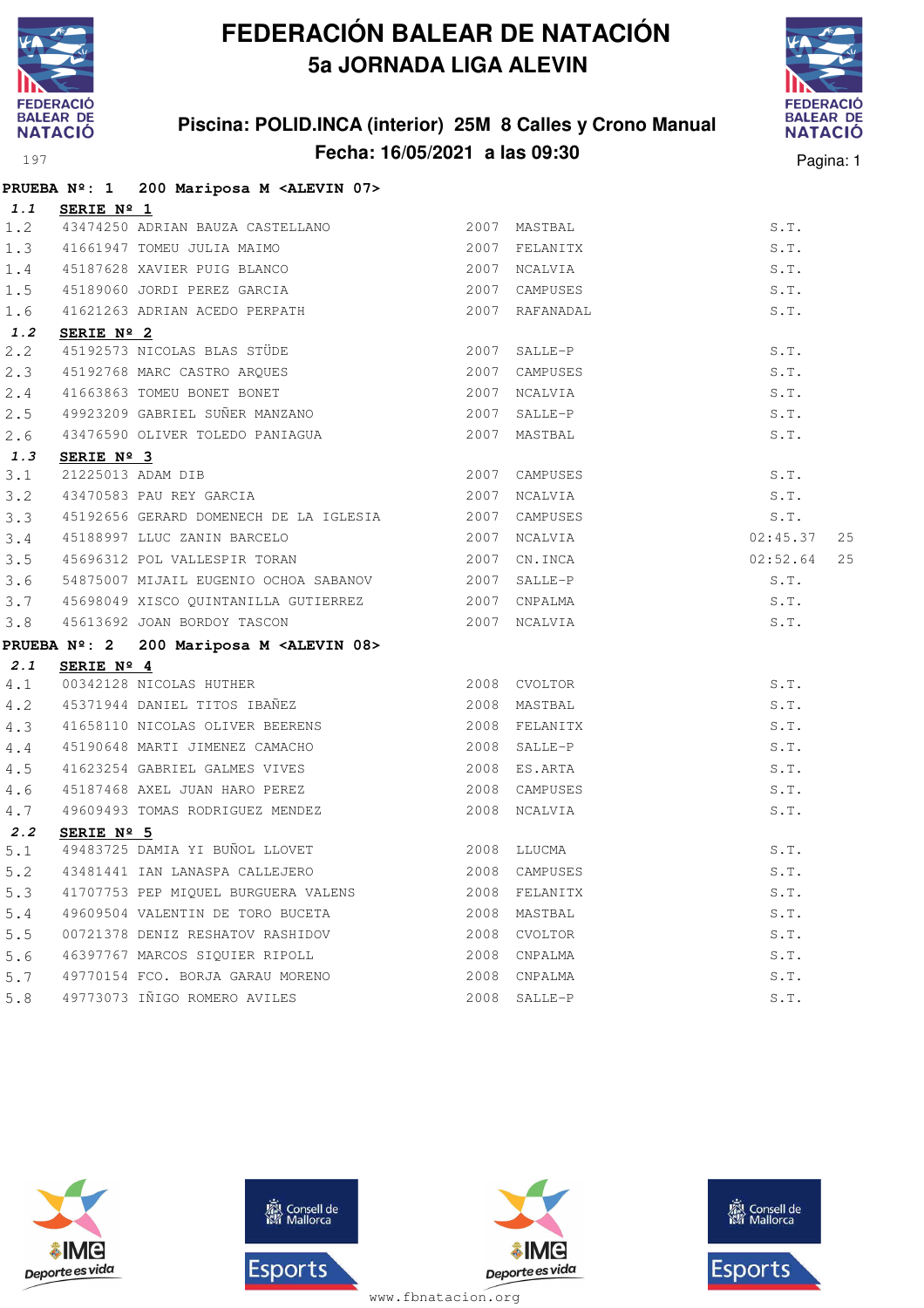

### **Piscina: POLID.INCA (interior) 25M 8 Calles y Crono Manual Fecha: 16/05/2021 a las 09:30** Pagina: 2



|      |             | PRUEBA Nº: 2 200 Mariposa M <alevin 08=""></alevin>                                                 |               |                    |
|------|-------------|-----------------------------------------------------------------------------------------------------|---------------|--------------------|
| 2.3  | SERIE Nº 6  |                                                                                                     |               |                    |
| 6.1  |             | 2008 MASTBAL<br>45190073 ERIC CAMINO GARCIA                                                         |               | S.T.               |
| 6.2  |             | 49928399 IVAN CARDEÑOSA SECHENKOV (2008 SALLE-P                                                     |               | S.T.               |
|      |             | 6.3 45371479 MARC GAYA BISQUERRA (2008 CN.INCA)<br>6.4 43481558 SEBASTIA RAMON FERRER (2008 SALLE-P |               | S.T.               |
|      |             |                                                                                                     |               | S.T.               |
| 6.5  |             | 46395199 CARLOS BONET BONET 6000 MCALVIA                                                            |               | S.T.               |
| 6.6  |             | 45611301 JORGE NUÑEZ BALDOMIR 2008 CNPALMA                                                          |               | S.T.               |
| 6.7  |             | 41663834 SERGI PORTER VICENS 2008 SALLE-P                                                           |               | S.T.               |
| 6.8  |             | 41660313 MIQUEL ADROVER RIGO 2008 FELANITX                                                          |               | S.T.               |
|      |             | PRUEBA Nº: 3 200 Braza M <alevin 07=""></alevin>                                                    |               |                    |
| 3.1  | SERIE Nº 7  |                                                                                                     |               |                    |
| 7.1  |             | 45192656 GERARD DOMENECH DE LA IGLESIA 2007 CAMPUSES                                                |               | S.T.               |
| 7.2  |             | 45190494 GABRIEL JOHN CENA ESMERALDA 62007 MASTBAL                                                  |               | S.T.               |
| 7.3  |             |                                                                                                     |               | S.T.               |
| 7.4  |             |                                                                                                     |               | S.T.               |
| 7.5  |             |                                                                                                     | 2007 NCALVIA  | S.T.               |
| 7.6  |             |                                                                                                     | 2007 CN.INCA  | S.T.               |
| 7.7  |             | 43470583 PAU REY GARCIA<br>45612058 PEDRO ARROM LLIZO<br>45192573 NICOLAS BLAS STÜDE                | 2007 SALLE-P  | S.T.               |
| 3.2  |             |                                                                                                     |               |                    |
| 8.1  |             |                                                                                                     |               | S.T.               |
| 8.2  |             |                                                                                                     |               | S.T.               |
| 8.3  |             |                                                                                                     |               | S.T.               |
| 8.4  |             |                                                                                                     |               | S.T.               |
| 8.5  |             | 45698049 XISCO QUINTANILLA GUTIERREZ 2007 CNPALMA                                                   |               | S.T.               |
| 8.6  |             | 54875007 MIJAIL EUGENIO OCHOA SABANOV 2007 SALLE-P                                                  |               | S.T.               |
| 8.7  |             | 45192768 MARC CASTRO ARQUES 2007 CAMPUSES                                                           |               | S.T.               |
| 8.8  |             |                                                                                                     |               | S.T.               |
| 3.3  | SERIE Nº 9  |                                                                                                     |               |                    |
| 9.1  |             | -<br>49923209 GABRIEL SUÑER MANZANO - 2007 SALLE-P                                                  |               | S.T.               |
| 9.2  |             | 45697069 SERGIO BENNASSAR MARTIN                                                                    | 2007 CNPALMA  | S.T.               |
| 9.3  |             | 45189060 JORDI PEREZ GARCIA 2007 CAMPUSES                                                           |               | S.T.               |
| 9.4  |             | 49922759 JAVIER HERNANDEZ VILLAR 2007 MASTBAL                                                       |               | 02:47.31<br>25     |
|      |             | 9.5 45613692 JOAN BORDOY TASCON 2007 NCALVIA 2007 NO MERCEDIA 202:56.32                             |               | 25                 |
| 9.6  |             | 41622901 ROGER GUINOVART CALDENEY                                                                   | 2007 ES.ARTA  | S.T.               |
|      |             | 9.7 45188997 LLUC ZANIN BARCELO                                                                     | 2007 NCALVIA  | $\texttt{S}$ . T . |
| 9.8  |             | 21225013 ADAM DIB                                                                                   | 2007 CAMPUSES | S.T.               |
|      |             | PRUEBA Nº: 4 200 Braza M <alevin 08=""></alevin>                                                    |               |                    |
| 4.1  | SERIE Nº 10 |                                                                                                     |               |                    |
| 10.2 |             | 46397767 MARCOS SIQUIER RIPOLL                                                                      | 2008 CNPALMA  | S.T.               |
| 10.3 |             | 41658110 NICOLAS OLIVER BEERENS                                                                     | 2008 FELANITX | S.T.               |
| 10.4 |             | 45372929 JOAN GOMEZ RIERA                                                                           | 2008 MASTBAL  | S.T.               |
|      |             | 10.5 41695591 VICTOR DOMINGO SANCHEZ                                                                | 2008 MASTBAL  | S.T.               |
| 10.6 |             | 45187416 LLUC GARI CARRASCO                                                                         | 2008 MASTBAL  | S.T.               |
|      |             |                                                                                                     |               |                    |







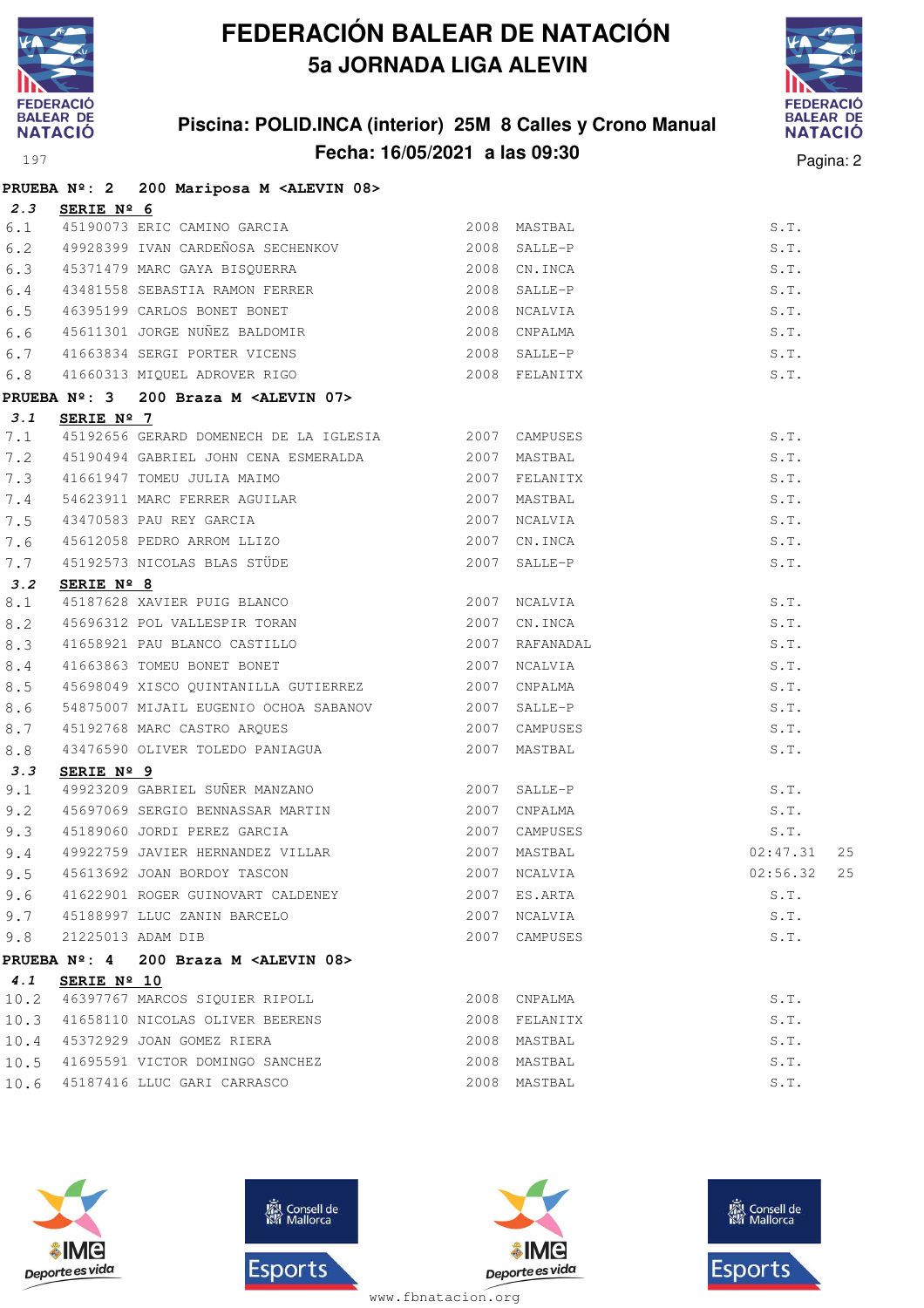

#### **Piscina: POLID.INCA (interior) 25M 8 Calles y Crono Manual Fecha: 16/05/2021 a las 09:30** Pagina: 3



|      |                      | PRUEBA Nº: 4 200 Braza M <alevin 08=""></alevin>                                                           |      |                |        |      |
|------|----------------------|------------------------------------------------------------------------------------------------------------|------|----------------|--------|------|
| 4.2  | SERIE Nº 11          |                                                                                                            |      |                |        |      |
|      |                      |                                                                                                            |      | 2008 MASTBAL   |        | S.T. |
|      |                      |                                                                                                            |      | 2008 CVOLTOR   |        | S.T. |
|      |                      | 11.2 45190073 ERIC CAMINO GARCIA<br>11.3 45189527 GUIEM MAS HERNANDEZ<br>11.4 41663834 SERGI PORTER VICENS | 2008 | SALLE-P        |        | S.T. |
| 11.5 |                      | 43481558 SEBASTIA RAMON FERRER                                                                             |      | 2008 SALLE-P   |        | S.T. |
| 11.6 |                      |                                                                                                            |      | 2008 RAFANADAL |        | S.T. |
| 11.7 |                      | 41624979 TONI FEBRER SINTES<br>41621259 JOAN MORA LADARIA                                                  |      | 2008 ES.ARTA   |        | S.T. |
| 4.3  | SERIE $N^{\circ}$ 12 |                                                                                                            |      |                |        |      |
| 12.1 |                      | 41707944 PERE ADROVER FORTEZA                                                                              | 2008 | MANACOR        |        | S.T. |
| 12.2 |                      | 45190648 MARTI JIMENEZ CAMACHO                                                                             | 2008 | SALLE-P        |        | S.T. |
| 12.3 |                      | 45371944 DANIEL TITOS IBAÑEZ                                                                               |      | 2008 MASTBAL   |        | S.T. |
| 12.4 |                      | 49928399 IVAN CARDEÑOSA SECHENKOV                                                                          |      | 2008 SALLE-P   |        | S.T. |
| 12.5 |                      | 41707753 PEP MIQUEL BURGUERA VALENS                                                                        |      | 2008 FELANITX  |        | S.T. |
| 12.6 |                      |                                                                                                            |      | 2008 CVOLTOR   |        | S.T. |
| 12.7 |                      | 1277<br>18223023 NOAH TORRICO RUIZ<br>46395199 CARLOS BONET BONET                                          |      | 2008 NCALVIA   |        | S.T. |
| 12.8 |                      | 45611301 JORGE NUÑEZ BALDOMIR                                                                              |      | 2008 CNPALMA   |        | S.T. |
| 4.4  | SERIE Nº 13          |                                                                                                            |      |                |        |      |
| 13.1 |                      | 41624904 SERGIO RUGLIO PERALES                                                                             |      | 2008 RAFANADAL |        | S.T. |
| 13.2 |                      | 49770154 FCO. BORJA GARAU MORENO 2008 CNPALMA                                                              |      |                |        | S.T. |
| 13.3 |                      | 49614306 PAU FRANCESC PASTOR COLL                                                                          |      | 2008 CN.INCA   |        | S.T. |
| 13.4 |                      | 45371479 MARC GAYA BISQUERRA                                                                               |      | 2008 CN.INCA   |        | S.T. |
| 13.5 |                      | 49773073 IÑIGO ROMERO AVILES                                                                               | 2008 | SALLE-P        |        | S.T. |
| 13.6 |                      | 45187468 AXEL JUAN HARO PEREZ                                                                              |      | 2008 CAMPUSES  |        | S.T. |
| 13.7 |                      | 41660313 MIQUEL ADROVER RIGO                                                                               |      | 2008 FELANITX  |        | S.T. |
| 13.8 |                      | 41691659 JAUME ESCALES MEDINA                                                                              |      | 2008 MASTBAL   |        | S.T. |
| 4.5  | SERIE $N^{\circ}$ 14 |                                                                                                            |      |                |        |      |
| 14.1 |                      | 45188227 TIAGO RAINERI SANCHEZ                                                                             |      | 2008 CN.INCA   |        | S.T. |
| 14.2 |                      | 41623480 ALEIX APARICIO TERRAZAS                                                                           |      | 2008 CN.INCA   |        | S.T. |
| 14.3 |                      | 49609504 VALENTIN DE TORO BUCETA                                                                           |      | 2008 MASTBAL   |        | S.T. |
| 14.4 |                      | 00589267 CRISTIAN EMILOV DINEV                                                                             |      | 2008 CVOLTOR   |        | S.T. |
| 14.5 |                      | 49609493 TOMAS RODRIGUEZ MENDEZ                                                                            |      | 2008 NCALVIA   |        | S.T. |
| 14.6 |                      | 43481441 IAN LANASPA CALLEJERO<br>49483725 DAMIA YI BUÑOL LLOVET                                           |      | 2008 CAMPUSES  |        | S.T. |
| 14.7 |                      |                                                                                                            | 2008 | LLUCMA         |        | S.T. |
| 14.8 |                      | 45189993 MARC TORO GARCIA                                                                                  |      | 2008 NCALVIA   |        | S.T. |
|      | PRUEBA Nº: 5         | 4x100 Estilos M <alevin></alevin>                                                                          |      |                |        |      |
| 5.1  | SERIE Nº 15          |                                                                                                            |      |                |        |      |
| 15.2 | 00848                | SALLE-P ALEVIN <b></b>                                                                                     |      | SALLE-P        | ALEVIN | S.T. |
| 15.4 | 00761                | MASTBAL ALEVIN <a></a>                                                                                     |      | MASTBAL        | ALEVIN | S.T. |
| 15.6 | 00848                | SALLE-P ALEVIN <a></a>                                                                                     |      | SALLE-P        | ALEVIN | S.T. |







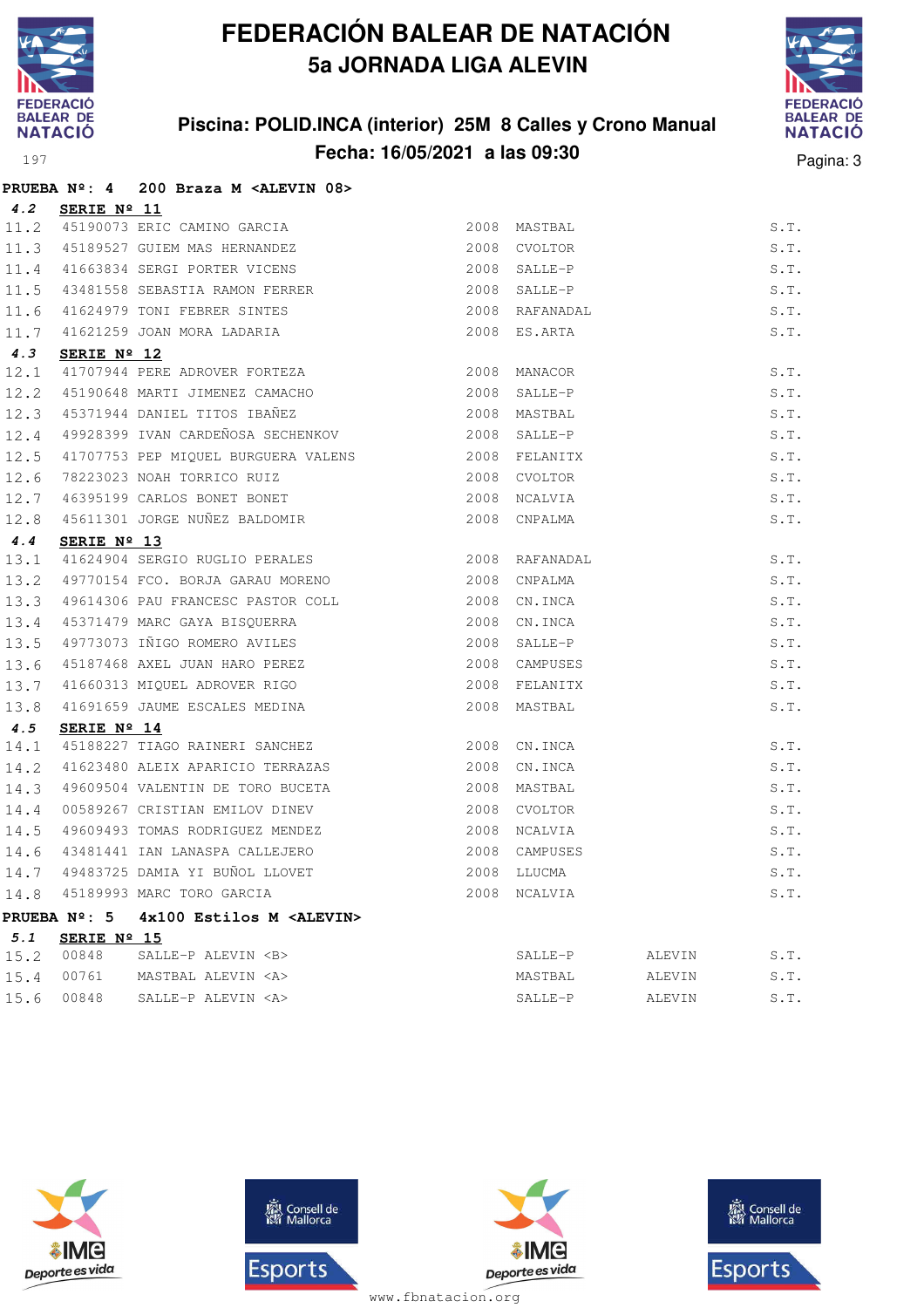

# **FEDERACIÓ BALEAR DE NATACIÓ**

### **Piscina: POLID.INCA (interior) 25M 8 Calles y Crono Manual Fecha: 16/05/2021 a las 09:30** Pagina: 4

#### **PRUEBA Nº: 5 4x100 Estilos M <ALEVIN>**

| 5.2  | SERIE $N^{\circ}$ 16 |                        |                |        |      |
|------|----------------------|------------------------|----------------|--------|------|
| 16.1 | 00761                | MASTBAL ALEVIN         | MASTBAL        | ALEVIN | S.T. |
| 16.3 | 00056                | CNPALMA ALEVIN         | CNPALMA        | ALEVIN | S.T. |
| 16.5 | 01378                | FELANITX ALEVIN        | FELANITX       | ALEVIN | S.T. |
| 16.7 | 01243                | CN.INCA ALEVIN <a></a> | CN.INCA        | ALEVIN | S.T. |
|      |                      |                        |                |        |      |
| 5.3  | SERIE $N^{\circ}$ 17 |                        |                |        |      |
| 17.1 | 00883                | NCALVIA ALEVIN         | <b>NCALVIA</b> | ALEVIN | S.T. |
| 17.3 | 01728                | RAFANADAL ALEVIN       | RAFANADAL      | ALEVIN | S.T. |
| 17.5 | 00877                | CVOLTOR ALEVIN         | CVOLTOR        | ALEVIN | S.T. |
| 17.7 | 01268                | CAMPUSES ALEVIN        | CAMPUSES       | ALEVIN | S.T. |





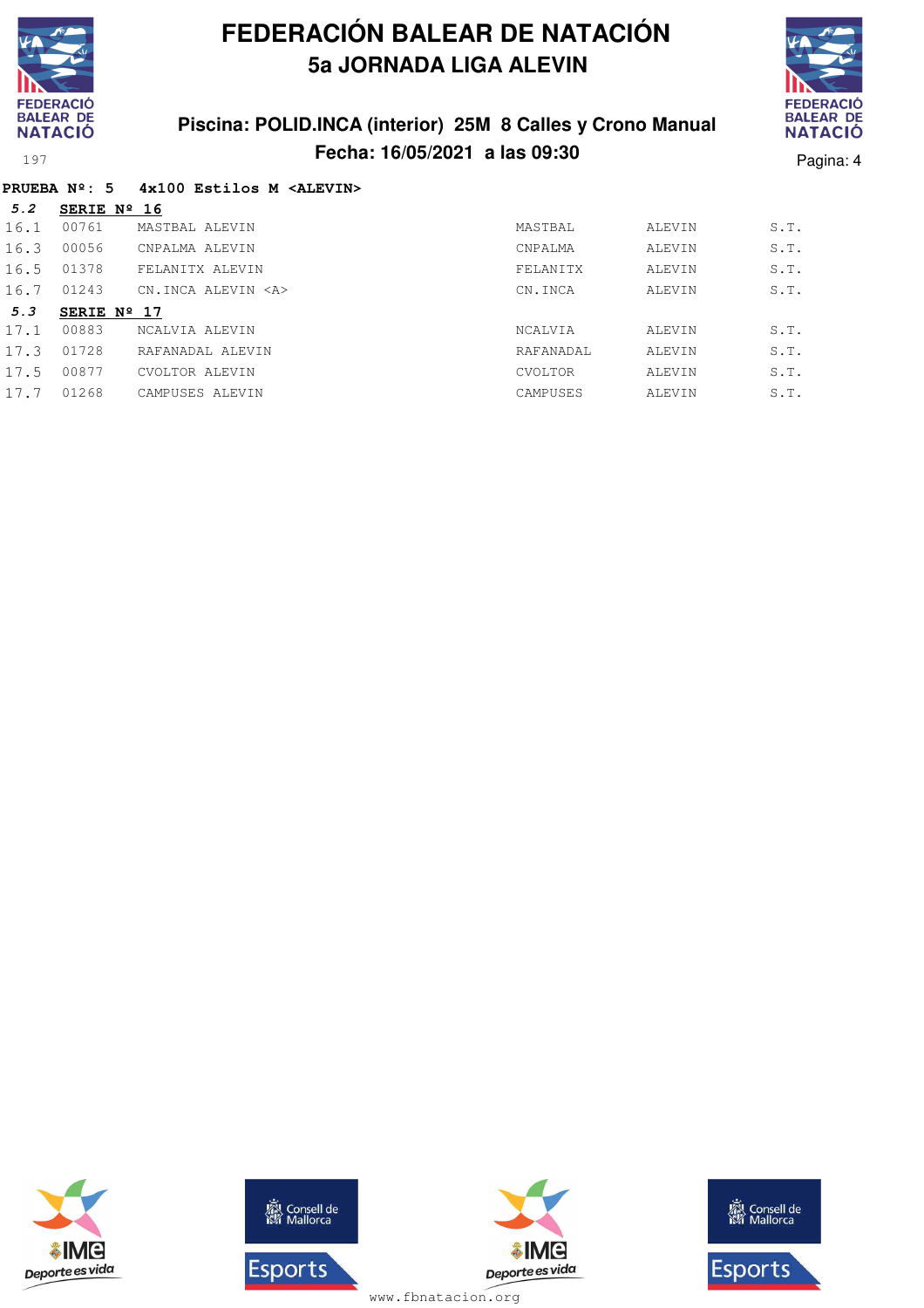

### **Piscina: POLID.INCA (interior) 25M 8 Calles y Crono Manual Fecha: 16/05/2021 a las 12:00** Pagina: 1



|      |                      | PRUEBA Nº: 6 800 Libres F <alevin 09=""></alevin>                                             |      |                    |              |
|------|----------------------|-----------------------------------------------------------------------------------------------|------|--------------------|--------------|
| 6.1  | SERIE Nº 18          |                                                                                               |      |                    |              |
|      |                      | 18.2 46395107 SOFIA LOPEZ GUILLEN                                                             |      | 2009 CN. INCA      | S.T.         |
| 18.3 |                      | 49774243 AMALIA COLL COMPANY                                                                  | 2009 | CNPALMA            | S.T.         |
| 18.4 |                      | 45372103 AMELIE MONIER PIÑOL                                                                  | 2009 | CNPALMA            | S.T.         |
| 18.5 |                      | 49484379 LLUCIA AVELLA FONTCUBERTA                                                            |      | 2009 CNPALMA       | S.T.         |
| 18.6 |                      | 41657151 GEMMA GUINOVART CALDENTEY                                                            |      | 2009 ES.ARTA       | S.T.         |
| 6.2  | SERIE Nº 19          |                                                                                               |      |                    |              |
| 19.2 |                      | 49608206 PAULA OLIVARES TORRICO                                                               | 2009 | LLUCMA             | S.T.         |
| 19.3 |                      | 45372330 EMILIE SANCHEZ BUJOSA                                                                | 2009 | CNPALMA            | S.T.         |
| 19.4 |                      |                                                                                               | 2009 | CNPALMA            | S.T.         |
| 19.5 |                      |                                                                                               | 2009 | LLUCMA             | S.T.         |
| 19.6 |                      | 41659846 MARIA CIRER CABOT<br>45699760 LAURA AVILA ANDREU<br>41692086 LAIA REUS SANS          |      | 2009 CN.INCA       | S.T.         |
| 6.3  | SERIE Nº 20          |                                                                                               |      |                    |              |
| 20.1 |                      | 49868938 JULIA LLABRES PEDRET                                                                 |      | 2009 SALLE-P       | S.T.         |
| 20.2 |                      | 45697729 PAULA MELIS FERRER                                                                   | 2009 | CNPALMA            | S.T.         |
| 20.3 |                      | 45613777 NEUS GREGORIO RIERA                                                                  | 2009 | CVOLTOR            | S.T.         |
| 20.4 |                      | 45691319 BEATRIZ GIJON CASTRO                                                                 | 2009 | SALLE-P            | S.T.         |
| 20.5 |                      | 46394475 LAURA CASTAÑER NOGUERA                                                               | 2009 | CVOLTOR            | S.T.         |
| 20.6 |                      | 46390955 MARTINA SERRA MARTINEZ                                                               | 2009 | SALLE-P            | S.T.         |
| 20.7 |                      | 49614755 NEUS MARCO ESCRIBANO                                                                 | 2009 | SALLE-P            | S.T.         |
| 20.8 |                      | 41691791 CRISTINA MIQUEL FULLANA                                                              |      | 2009 ES.ARTA       | S.T.         |
| 6.4  | SERIE $N^{\circ}$ 21 |                                                                                               |      |                    |              |
| 21.1 |                      | 41661081 NEUS MAS ALCON<br>11001 NEWS MES ALUON<br>49928381 LUCIA SANTHA FERENCZI<br>40000001 | 2009 | 2009 FELANITX      | S.T.<br>S.T. |
| 21.2 |                      | 49928607 ELENA AMOR BAUZA                                                                     | 2009 | SALLE-P            | S.T.         |
| 21.3 |                      |                                                                                               |      | LLUCMA             |              |
| 21.4 |                      | 49920386 JULIA ARROM VILLALONGA                                                               | 2009 | CVOLTOR            | S.T.         |
| 21.5 |                      | 46391865 VERONICA GARRIDO MORENO<br>49483716 NEUS MARTIN GINARD                               | 2009 | CNPALMA            | S.T.         |
| 21.6 |                      |                                                                                               | 2009 | CVOLTOR<br>ES.ARTA | S.T.         |
| 21.7 |                      | 41658995 AINA SANSO FULLANA<br>20549798 ELSA MIJARES FONTCLARA                                | 2009 |                    | S.T.         |
| 21.8 |                      |                                                                                               |      | 2009 CN.INCA       | S.T.         |
|      |                      | PRUEBA Nº: 7 800 Libres F <alevin 10=""></alevin>                                             |      |                    |              |
| 7.1  | SERIE $N^{\circ}$ 22 | 22.2 46393247 OLIMPIA BESALDUCH ALVAREZ                                                       |      | 2010 CNPALMA       | S.T.         |
| 22.3 |                      | 54623315 MARTINA GARCIA PROHENS                                                               |      | 2010 CNPALMA       | S.T.         |
| 22.4 |                      | 49610886 AZAHARA LLOMPART PORTAS                                                              |      | 2010 CNPALMA       | S.T.         |
| 22.5 |                      | 02117380 EMILY CZAJA                                                                          |      | 2010 FELANITX      | S.T.         |
| 22.6 |                      | 49868806 CECILIA NOCERAS SANCHEZ                                                              | 2010 | CN.INCA            | S.T.         |
| 7.2  | SERIE Nº 23          |                                                                                               |      |                    |              |
| 23.2 |                      | 02117359 JOHANNA CZAJA                                                                        | 2010 | FELANITX           | S.T.         |
| 23.3 |                      | 46397615 MARIA ANGELA BARCELO CASTAÑER                                                        | 2010 | SALLE-P            | S.T.         |
| 23.4 |                      | 49610392 ISABEL BERGAS COMAS                                                                  | 2010 | SALLE-P            | S.T.         |
| 23.5 |                      | 03764793 LIUDMILA LABUTINA                                                                    | 2010 | FELANITX           | S.T.         |
| 23.6 |                      | 49481146 AINA BAUZA LLANA                                                                     |      | 2010 FELANITX      | S.T.         |
|      |                      |                                                                                               |      |                    |              |







**感** Consell de Esports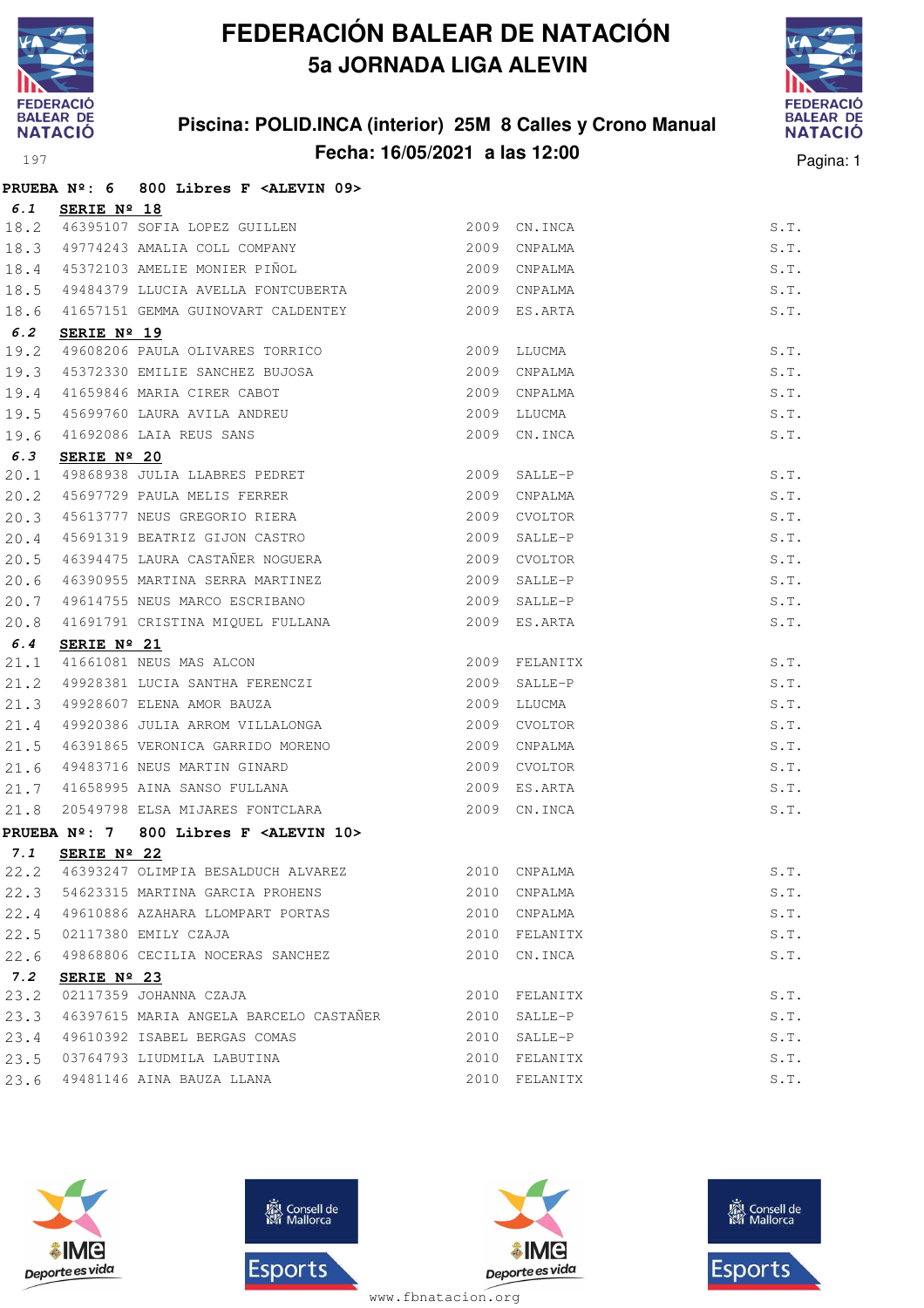

**PRUEBA Nº: 8 200 Braza F <ALEVIN 09>**

# **FEDERACIÓN BALEAR DE NATACIÓN 5a JORNADA LIGA ALEVIN**

#### **Piscina: POLID.INCA (interior) 25M 8 Calles y Crono Manual Fecha: 16/05/2021 a las 12:00** Pagina: 2



|      | FRUGDA N-. O                  | ZOO BLAZA F SADEVIN 032                                                                  |             |               |                |
|------|-------------------------------|------------------------------------------------------------------------------------------|-------------|---------------|----------------|
| 8.1  | SERIE Nº 24                   |                                                                                          |             |               |                |
|      |                               | 24.2 45691319 BEATRIZ GIJON CASTRO<br>24.3 45372330 EMILIE SANCHEZ BUJOSA 2009 CNPALMA   |             |               | S.T.           |
|      |                               |                                                                                          |             |               | S.T.           |
| 24.4 |                               | 49928607 ELENA AMOR BAUZA<br>49774243 AMALIA COLL COMPANY                                |             | 2009 LLUCMA   | S.T.           |
| 24.5 |                               |                                                                                          |             | 2009 CNPALMA  | S.T.           |
| 24.6 |                               | 46390955 MARTINA SERRA MARTINEZ                                                          |             | 2009 SALLE-P  | S.T.           |
| 8.2  | SERIE $N^{\circ}$ 25          |                                                                                          |             |               |                |
| 25.2 |                               | 46396813 CARLOTA ROJO CAPA                                                               |             | 2009 CAMPUSES | S.T.           |
| 25.3 |                               | 49608206 PAULA OLIVARES TORRICO                                                          | 2009        | LLUCMA        | S.T.           |
|      |                               | 25.4 49614755 NEUS MARCO ESCRIBANO 2009 SALLE-P                                          |             |               | S.T.           |
| 25.5 |                               | 46394475 LAURA CASTAÑER NOGUERA<br>40000006 -                                            |             | 2009 CVOLTOR  | S.T.           |
| 25.6 |                               | 49920386 JULIA ARROM VILLALONGA<br>2009 CVOLTOR                                          |             |               | S.T.           |
|      |                               | 25.7 46391865 VERONICA GARRIDO MORENO                                                    |             | 2009 CNPALMA  | S.T.           |
| 8.3  | SERIE Nº 26                   |                                                                                          |             |               |                |
| 26.1 |                               | 41661137 LAURA JAREÑO PERELLO (2009) RAFANADAL 41659846 MARIA CIRER CABOT (2009) CNPALMA |             |               | S.T.           |
| 26.2 |                               | 41659846 MARIA CIRER CABOT                                                               |             |               | S.T.           |
| 26.3 |                               | 49609931 ALBA PASCUAL SABANIEL 2009 SALLE-P                                              |             |               | S.T.           |
| 26.4 |                               | 49484379 LLUCIA AVELLA FONTCUBERTA 2009                                                  |             | CNPALMA       | S.T.           |
| 26.5 |                               | 45699760 LAURA AVILA ANDREU<br>49483716 NEUS MARTIN GINARD                               |             | 2009 LLUCMA   | S.T.           |
| 26.6 |                               |                                                                                          |             | 2009 CVOLTOR  | S.T.           |
| 26.7 |                               | 49868938 JULIA LLABRES PEDRET 2009 SALLE-P                                               |             |               | S.T.           |
|      |                               | 26.8 20549798 ELSA MIJARES FONTCLARA                                                     |             | 2009 CN. INCA | S.T.           |
| 8.4  | SERIE $N^{\circ}$ 27          |                                                                                          |             |               |                |
| 27.1 |                               |                                                                                          |             |               | S.T.           |
| 27.2 |                               | 46395107 SOFIA LOPEZ GUILLEN 2009 CN.INCA<br>45372103 AMELIE MONIER PIÑOL 2009 CNPALMA   |             |               | S.T.           |
| 27.3 |                               | 49928381 LUCIA SANTHA FERENCZI                                                           |             | 2009 SALLE-P  | S.T.           |
| 27.4 |                               | 41692086 LAIA REUS SANS                                                                  |             | 2009 CN.INCA  | 03:03.89<br>25 |
| 27.5 |                               | 45370734 UXIA LINNEA MALLO FURNES                                                        | 2009 LLUCMA |               | S.T.           |
| 27.6 |                               | 45697729 PAULA MELIS FERRER                                                              |             | 2009 CNPALMA  | S.T.           |
| 27.7 |                               | 41661081 NEUS MAS ALCON                                                                  |             | 2009 FELANITX | S.T.           |
| 27.8 |                               | 45613777 NEUS GREGORIO RIERA                                                             |             | 2009 CVOLTOR  | S.T.           |
|      | <b>PRUEBA</b> $N^{\circ}$ : 9 | 200 Braza F <alevin 10=""></alevin>                                                      |             |               |                |
| 9.1  | SERIE $N^{\circ}$ 28          |                                                                                          |             |               |                |
| 28.1 |                               | 49926640 SARA VILLEGAS VILLEGAS                                                          | 2010        | CVOLTOR       | S.T.           |
| 28.2 |                               | 46394621 CATERINA OBRADOR PALMER                                                         | 2010        | FELANITX      | S.T.           |
| 28.3 |                               | 49610886 AZAHARA LLOMPART PORTAS                                                         | 2010        | CNPALMA       | S.T.           |
| 28.4 |                               | 49610392 ISABEL BERGAS COMAS                                                             | 2010        | SALLE-P       | S.T.           |
| 28.5 |                               | 41660725 CELIA CARRIO LLABRES                                                            | 2010        | RAFANADAL     | S.T.           |
| 28.6 |                               | 49921504 MARINA COLL ROMAN                                                               | 2010        | CN.INCA       | S.T.           |
| 28.7 |                               | 49608892 AINHOA CAMPUZANO RAMOS                                                          | 2010        | SALLE-P       | S.T.           |
| 28.8 |                               | 41691894 MARTINA BRUNET APARICIO                                                         | 2010        | RAFANADAL     | S.T.           |
|      |                               |                                                                                          |             |               |                |